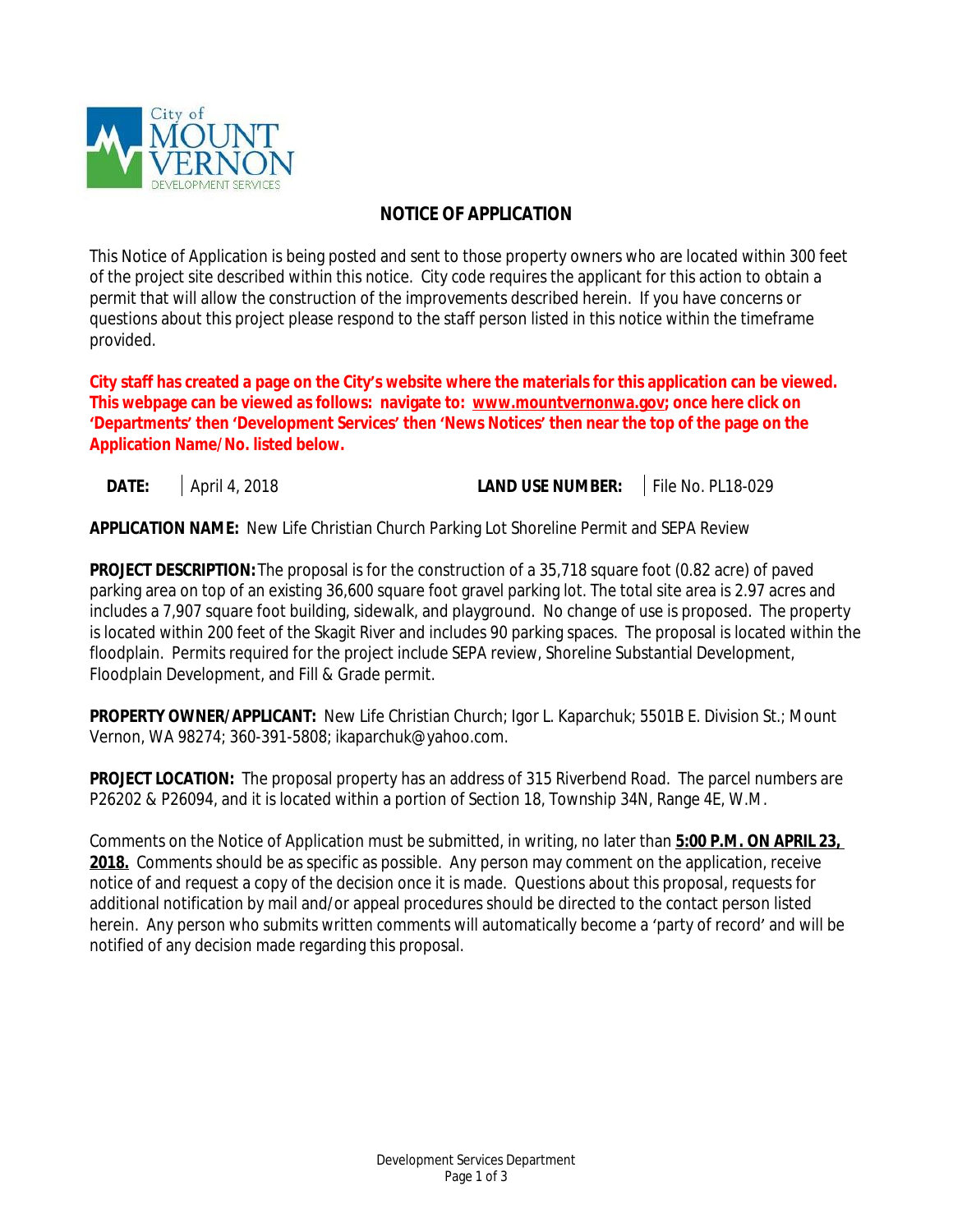## **VICINITY MAP**



| <b>DETAILS:</b>                     |                                                                                                                    |                                        |                     |  |  |  |
|-------------------------------------|--------------------------------------------------------------------------------------------------------------------|----------------------------------------|---------------------|--|--|--|
| <b>Permit Application</b><br>Date:  | January 19, 2018-Incomplete<br>February 14, 2018-Counter<br>Complete                                               | <b>Technically Complete:</b>           | March 2, 2018       |  |  |  |
| <b>Permits/Review</b><br>Requested: | SEPA Review and Shoreline<br>Substantial Development to<br>Pave and expand existing<br>parking lot-total 90 spaces | Other Permits that may be<br>Required: | Fill & Grade Permit |  |  |  |